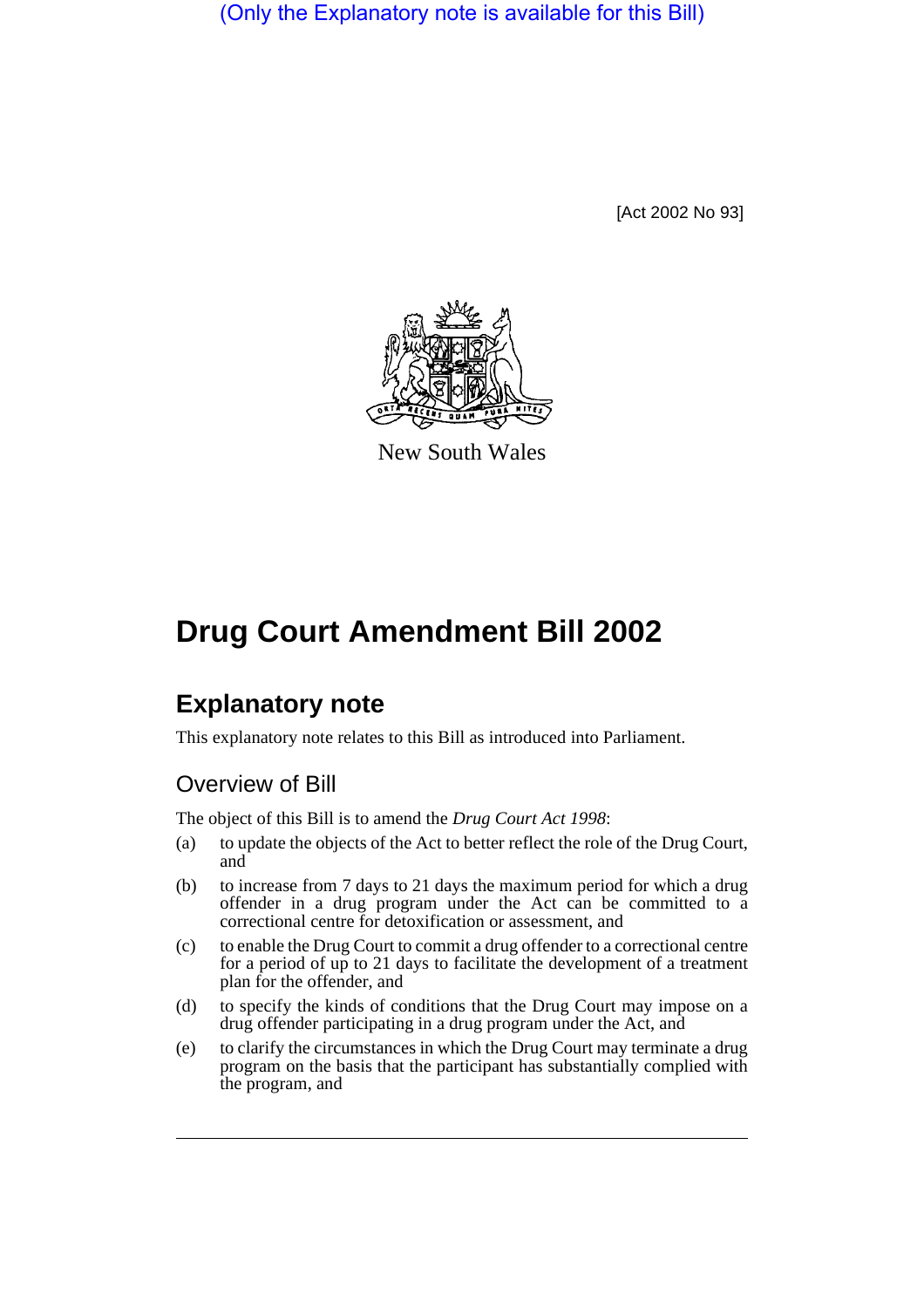Explanatory note

- (f) to enable the Drug Court to terminate a drug offender's program if it is satisfied that the offender is unlikely to make any further progress in the program or that the offender's further participation in the program poses an unacceptable risk to the community that the offender may re-offend, and
- (g) to clarify the circumstances in which the disclosure of information to the Drug Court about a drug offender's participation in a drug program will be protected from civil liability, and
- (h) to provide that a sentence imposed under the Act does not prevent the Drug Court from imposing a sentence of imprisonment to be served consecutively, and
- (i) to enable the Drug Court to sentence a drug offender for a conviction entered by another court in circumstances where the offender failed to appear before that other court, and
- (j) to provide that the suspension of a sentence under the Act does not operate to suspend any period of disqualification from holding a driver licence imposed by or under the road transport legislation within the meaning of the *Road Transport (General) Act 1999*, and
- (k) to require the Drug Court to be satisfied, before it orders a person to participate in a drug program under the Act, that any persons with whom it is likely the person seeking to participate in the program would reside during the period of the person's participation in the program have consented in writing to the person residing with them during that period, and
- (l) to enact provisions of a savings and transitional nature consequent on the enactment of the proposed Act.

#### Outline of provisions

**Clause 1** sets out the name (also called the short title) of the proposed Act.

**Clause 2** provides for the commencement of the proposed Act on a day or days to be appointed by proclamation.

**Clause 3** is a formal provision that gives effect to the amendments to the *Drug Court Act 1998* set out in Schedule 1.

### **Schedule 1 Amendments**

**Schedule 1 [1]** amends section 3 of the Act to provide that the objects of the Act are to reduce the drug dependency of persons who are eligible to participate in drug programs, to promote the re-integration of such drug dependent persons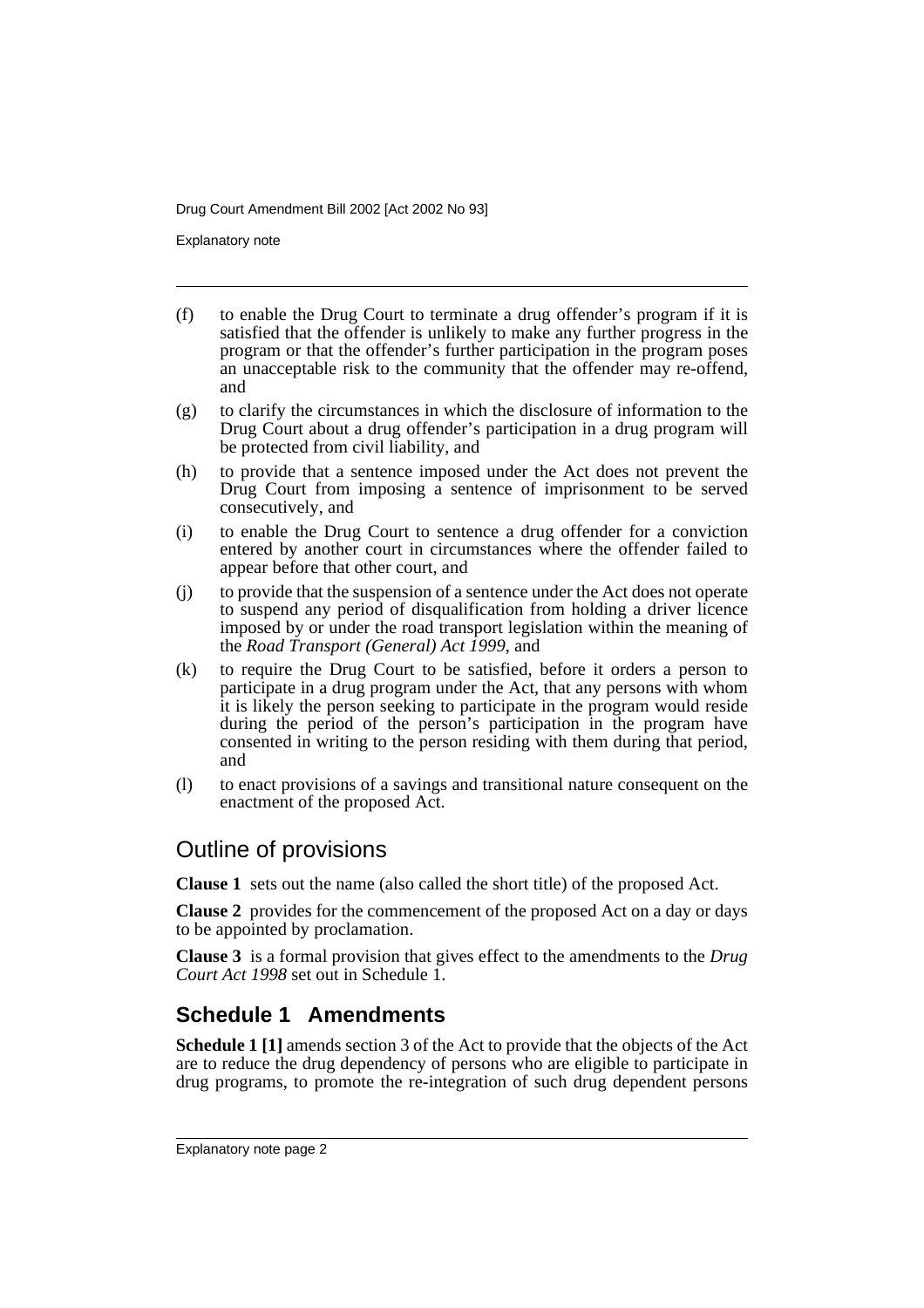Explanatory note

into the community and to reduce the need for such drug dependent persons to resort to criminal activity to support their drug dependencies. **Schedule 1 [2]** makes a consequential amendment to section 3 (2).

**Schedule 1 [3]** amends section 7 of the Act to require the Drug Court to be satisfied, before it orders a person to participate in a drug program under the Act, that any other person (an *affected person*) with whom it is likely the person would reside during the period of the person's participation in the program has consented in writing to the person residing with the affected person during that period.

**Schedule 1 [4]** amends section 7 of the Act to specify the kinds of conditions that the Drug Court may impose on a person's participation in a program under the Act. These conditions include the following:

- (a) conditions relating to conduct and good behaviour,
- (b) conditions relating to attendance for counselling or other treatment,
- (c) conditions relating to the supervision of the person for the duration of the program,
- (d) conditions relating to drug testing that the person must undergo,
- (e) conditions relating to residence, association with other persons or attendance at specified locations,
- (f) conditions relating to involvement in activities, courses, training or employment for the purpose of promoting the re-integration of the person into the community,
- (g) conditions relating to conferring rewards for satisfactory compliance with the program,
- (h) conditions relating to the imposition of sanctions for failure to comply with the other conditions of the program,
- (i) any other kinds of conditions that may be prescribed by the regulations,
- (j) such other conditions as the Drug Court considers appropriate in the circumstances.

**Schedule 1 [5]** amends section 7 of the Act to provide that an order made under that section suspending the execution of a sentence for the duration of a person's drug program does not operate to suspend any period of disqualification from holding a driver licence imposed on the person by or under the road transport legislation within the meaning of the *Road Transport (General) Act 1999*. It also makes an amendment that is consequential on the amendment made by Schedule 1<sup>[3]</sup>.

**Schedule 1 [6]** amends section 8A of the Act to extend the maximum period from 7 days to 21 days for which an offender participating in a drug program can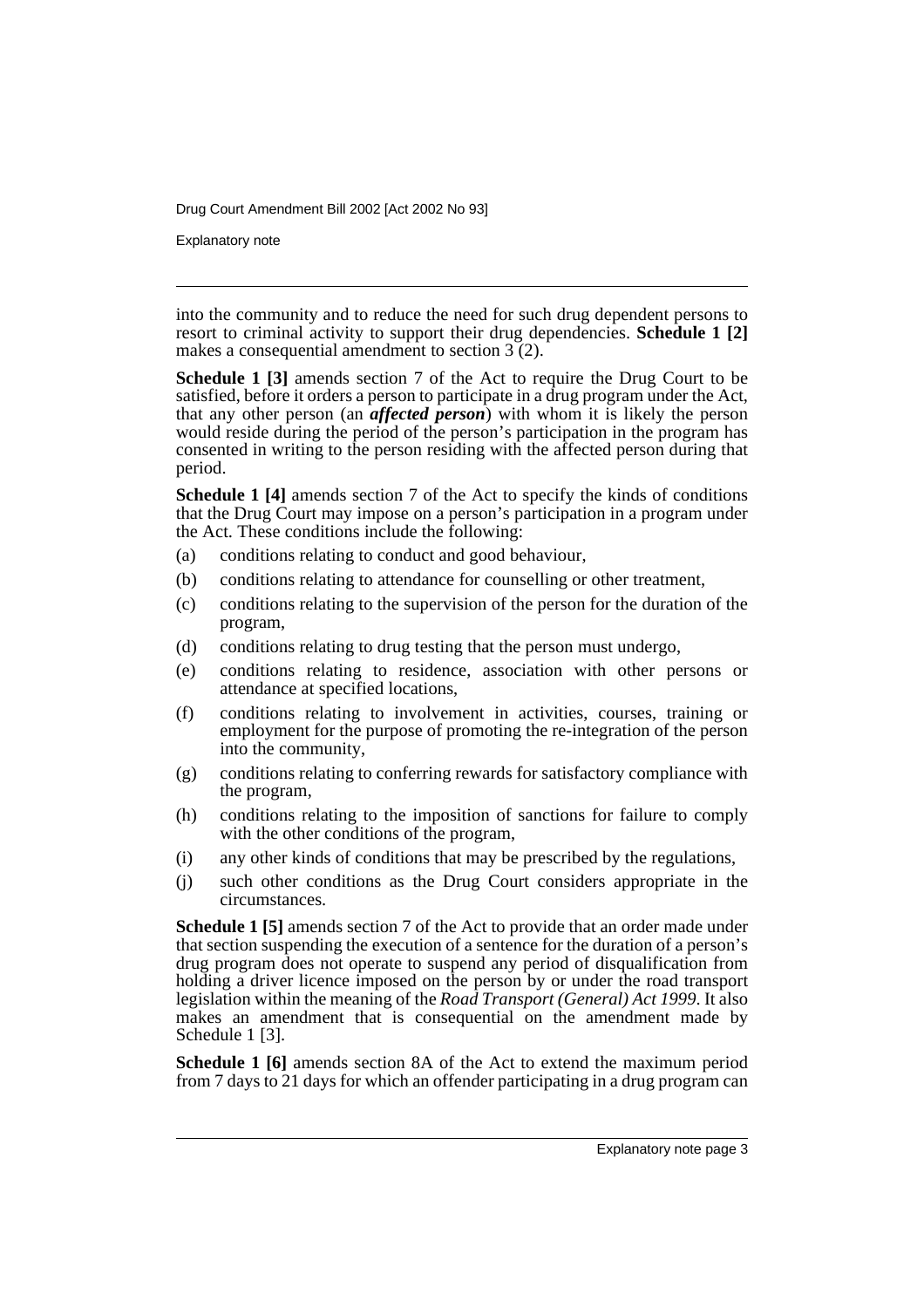Explanatory note

be committed to a correctional centre by the Drug Court for detoxification or assessment.

**Schedule 1 [7]** amends section 8A of the Act to enable the Drug Court to commit a drug offender to a correctional centre for a period of up to  $2\bar{1}$  days to facilitate the development of a treatment plan for the offender.

**Schedule 1 [8]** amends section 10 of the Act to provide that the Drug Court may terminate a drug offender's program if it is satisfied (on the balance of probabilities) that the offender is unlikely to make any further progress on the program or that the offender's further participation in the program poses an unacceptable risk to the community that the offender may re-offend. Currently, section 10 provides that the Drug Court may terminate a program if it is satisfied that there is no useful purpose to be served in the drug offender's further participation in the program

**Schedule 1 [9]** amends section 11 of the Act to provide that the Drug Court may terminate a drug offender's program if the Drug Court is satisfied on the balance of probabilities that, having regard to the objects of the Act, the offender has substantially complied with the program. Currently, section 11 provides that the Drug Court may terminate a program if the drug offender successfully completes a program.

**Schedule 1 [10]** amends section 15 of the Act:

- (a) to provide that section 58 of the *Crimes (Sentencing Procedure) Act 1999* does not apply to a sentence imposed by the Drug Court under the Act in respect of offences committed by a person while participating in a drug program under the Act, and
- (b) to provide that when the Drug Court convicts and sentences a person for an offence that has been referred to the Court by another court, the Court may also sentence the person under Division  $\tilde{3}$  (Taking further offences into account) of Part 3 of the *Crimes (Sentencing Procedure) Act 1999* for an offence for which the person has been convicted (but not sentenced) by another court under section 75B of the *Justices Act 1902* or section 196 of the *Criminal Procedure Act 1986* (as inserted by the *Criminal Procedure Amendment (Justices and Local Courts) Act 2001*).

Section 58 of the *Crimes (Sentencing Procedure) Act 1999* limits the power of a Local Court to impose a new sentence of imprisonment to be served consecutively (or partly concurrently and partly consecutively) with another sentence of imprisonment (the *old sentence*). Section 15 (1) (b) of the *Drug Court Act 1998* provides that, in the case of sentencing for summary offences, the Drug Court may impose any penalty that could have been imposed by a Local Court had the offence been dealt with summarily by a Local Court. The amendment referred to in paragraph (a) above will enable the Drug Court to